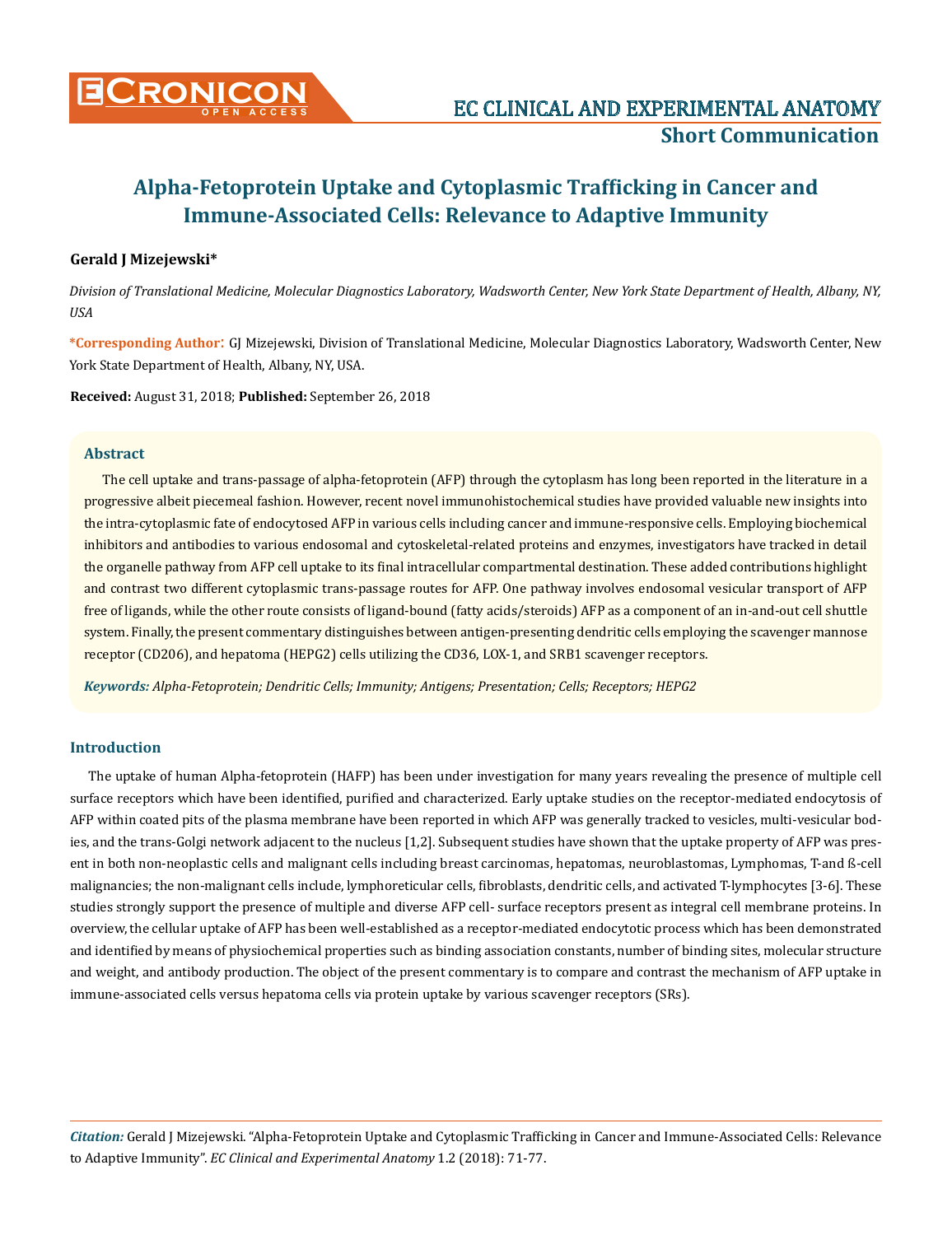#### **AFP and the Mannose Receptor**

A significant finding in recent literature concerns the identification and characterization of the mannose receptor (MR; CD206) of dendritic cells as the primary uptake and endocytotic agent for both umbilical cord and tumour-derived HAFP [7]. This observation constituted yet another confirmatory report in the biomedical literature that AFP binds and complexes with a specific scavenger receptor (CD206) wherein the complex fuses with an endosomal vesicle, and migrates through the cytoplasm to ultimately reside in the intracytoplasmic perinuclear compartment. The mannose receptor (MR) is a C-type lectin, type-I transmembrane protein present largely on macrophages and dendritic cells, but lacking on monocytes [8-10]. MR has also been localized on the surface of fibroblasts, keratinocytes, and endothelial, brain, and placental cells. This scavenger-type MR is not to be confused with the transmembrane mannose-6-phosphate receptor, which largely targets enzymes to lysosomal compartments of the cytoplasm. The MR itself plays a role in both innate and adaptive immune responses in vertebrates and in glycan-containing microorganisms [11,12]. The MR functions in the clearance of sulfated glycoproteins especially those bearing a terminal mannose, N-acetylglucosamine (N-AGA), galactose, and fucose residues [13-15]. In comparison, the mature circulating AFP molecule itself is known to contain approximately 4% total carbohydrate moieties which includes N-AGA (1.2%), mannose sugars (2.2%), sialic acid (0.9%), small amounts of glucose [14]. The N-terminal extracellular domain of the MR is composed of a cysteine-rich domain, a fibronectin type-II domain, and 8 consecutive C-type carbohydrate recognition domains (CRD) juxtaposed to the transmembrane region [13,15]. The N-terminal cysteine-rich domain resembles the Ricin-B chain and binds sulfated sugar moieties, N-AGA, and galactose residues. The fibronectin-II domain normally binds and internalizes collagen types I, II, and III into macrophages and liver sinusoidal cells [16]. The 8-repeat CRD domain binds calcium and sugars such as terminal mannose residues. Proteolytic cleaving by metalloproteases of the MR near the transmembrane region and subsequent cell surface shedding produces a soluble form of the MR extracellular domain molecule which then circulates. The cytoplasmic tail domain of the entire intact MR mediates endosomal sorting through a di-aromatic amino acid (Tyr-Phe) motif, essential for rapid cell internalization.

The cell surface MRs reside within clathrin-coated pits juxtaposed to lipid rafts which constitute cholesterol and glycosphingolipidenriched microdomains of the bilayer cell membrane. The MRs reportedly recycle continuously between the external surface of the plasma membrane and the clathrin-coated endosomal compartments in the cytoplasm. When either cord-obtained (cAFP) or tumor-derived (tAFP) bind to the cell surface MR, subsequent cell uptake occurs by receptor-mediated endocytosis. Utilizing pre-treatment of DCs with binding inhibitors and blocking agents (mannon, polyinosinic acid, anti-MR antibodies), a previous study determined that AFP uptake in DCs occurs largely by MR receptors and less by pinocytotic processes and other scavenger receptors [7]. In contrast, cAFP and tAFP uptake by cultured liver cancer cells (HepG2) do not utilize the MR, but rather use the scavenger receptor CD36, and to a lesser degree the LOX-1 and SRB1 scavenger receptors. These scavenger receptors have been previously identified and confirmed as AFP receptors present on macrophages, lymphoreticular, and tumor cells [17-19].

#### **Cell Uptake Kinetics**

Within 1 to 3 minutes after AFP-to-MR binding to the invaginated plasma membrane vesicles, endocytotic passage in the cytoplasm takes place within clathrin-lined vesicles referred to as receptosomes [20,21]. These vesicles containing AFP-MR bound complexes are directed toward and fuse with early stage endosomes derived from the endoplasmic reticulum (ER) membrane. The subsequent endocytotic transpassage is known to involve tyrosine kinase activation, actin filament assembly/disassembly, adaptin, GTPase dynamin-scission of vesicles, and dynamin recruitment [22]. By means of organelle-specific immunohistochemistry, it was demonstrated that AFP/MR containing vesicles do indeed fuse with early endosomes, but do not with late endosomes, lysosomes, KDEL peptides, or the transreticular golgi constituents of the DC cytoplasm [7]. Within 30 minutes after endocytosis, the early endosomal vesicles (AFP:MR) are shuttled via kinesin and the dynein motor microfilaments of the cytoskeletal system to the perinuclear region; this compartment is known to be continuous with the channels of the ER in the cell cytoplasm [23]. Within the perinuclear compartment, the AFP/MR endosomal vesicle complex (now transformed into late endosomes), undergoes a process which dissolves the endosomal clathrin coating/lining by means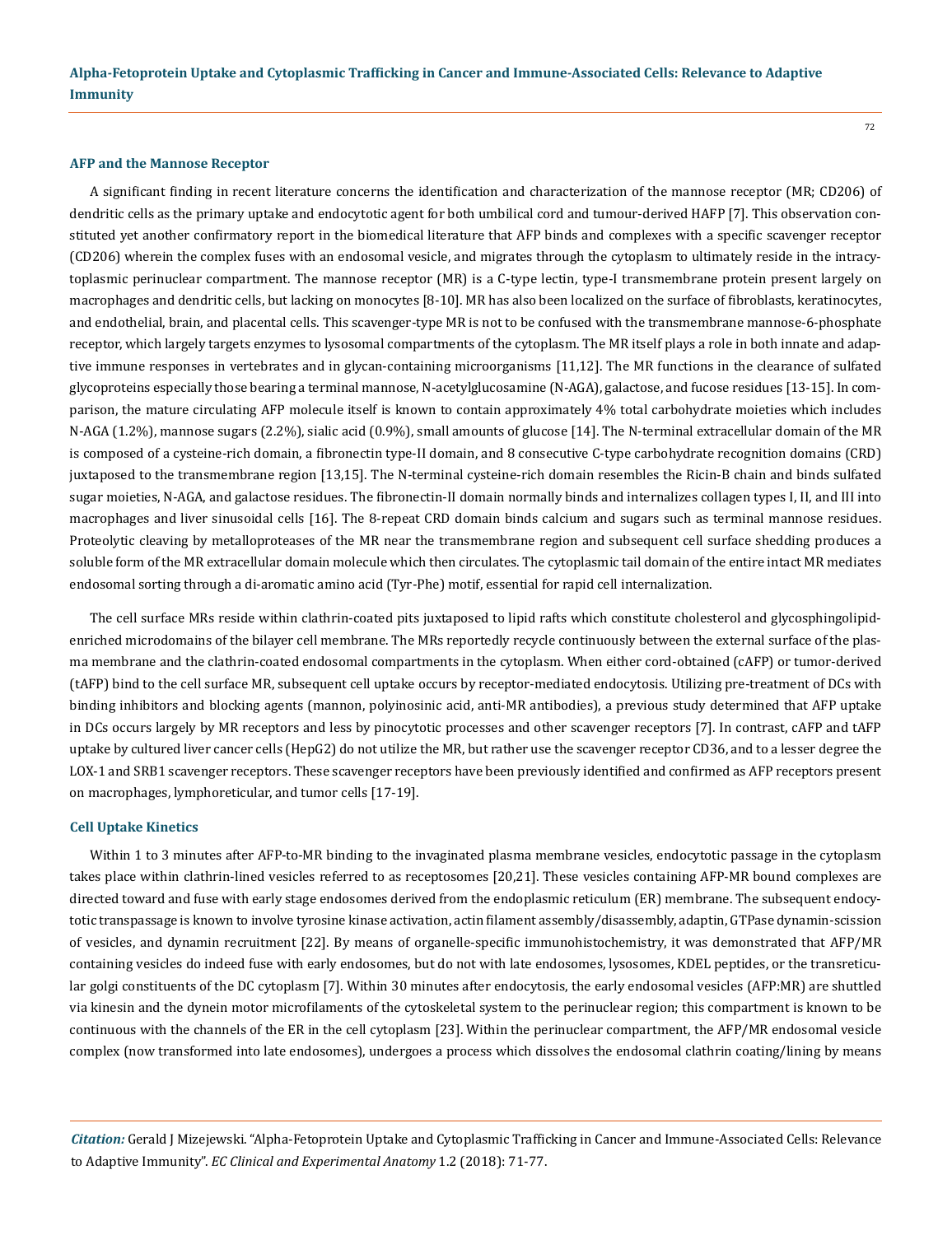of the clathrin adaptor protein-2 (AP-2) and a tyrosine protein phosphatase termed Auxillin [24]. Once released from the late endosomal vesicle, the MR separates from its AFP-cargo, and the MR is recycled back to the cell membrane for re-insertion into the clathrin-coated pits/lipid raft region of the plasma membrane bi-layer. AFP is retained in the perinuclear compartment either as a stored entity or destined for other activities (see MHC below). For example, it has been proposed that AFP might serve as a "gate" regulator for the entrance of karyophilic transcription factors and/or their inhibitors into the nucleus, thus preventing their import into the nucleoplasm through nuclear membrane pores [25]. To this end, it has been demonstrated that cytoplasmic AFP is capable of blocking retinoic acid-retinoic acid receptor (RAR) nuclear signaling by binding to the retinoic acid receptor in the cytoplasm and preventing RAR trans-nuclear passage [26-28]. If such an event were to occur, it is conceivable that cytoplasmic AFP could block nuclear trans-passage of growth factors from its perinuclear storage location thus indirectly influencing growth regulation in tumor cells.

#### **Antigen Presentation**

Concerning antigen presentation, reports have indicated that the MR binds and internalizes both cord-and tumor-derived AFP. This cell uptake event exemplifies the role that MRs plays in immature dendritic cells for activating the adaptive branch of the immune response [7]. After binding to the MR and passage to the perinuclear compartment, certain mannosylated protein antigens (such as AFP) are transformed into late endosome constituents within the cell for trafficking to the Major Histocompatibility Complex (MHC) processing system intended for proteins and other related antigen presentation molecules [29]. In the Butterfield., *et al.* study [7], it was demonstrated that unbound AFP residing in the perinuclear compartment colocalized with late endosomes, a process known to be consistent with a classical MHC Class-II (not Class-I) processing/presentation of antigens intended for passage to T-lymphocytes.

In the latter report above, it was shown that AFP proteins internalized in DC cells as an AFP/MR vesicular complex were transported and transformed into late endosomal vesicles for processing and loading onto antigen-presenting molecules (i.e. CD1b) [7]. However, mature DCs and macrophages can use the MR pathway for antigen presentation in an alternate manner. A membrane cleaved soluble version of the extracellular domain of MR can bind to antigens and direct them to effector cells in lymphoid organs via its cysteine-rich domain, thus activating the adaptive immune system.

The intracellular tail domain of the MR does not contain a signaling motif, but nonetheless has a passive role for production and secretion of pro-and anti-inflammatory cytokines in the phagocytosis of antigens and pathogens [8,9]. The MR also appears to assist other cell surface receptors (Toll Receptors, NK Receptors) into triggering signal cascades which cause secretion of cytokines such as Interleukins (IL-8 and others). It is presumed that the two receptors (i.e. MR and NK) can cluster and complex together to facilitate signal transduction upon pathogenic or antigenic challenge. A comparable example is known to exist in the scavenger family of receptors in which SREC-1 and SREC-3 act in concert to activate signal cascades through extracellular domain binding of these receptors [29].

#### **Experimentally altered AFP cytoplasmic trafficking**

In a previous report, an adenovirus vector was utilized to express full length, native secreted HAFP which contained the N-terminal 19-amino acid signal sequence region [7]. A second version of the adenovirus-expressed AFP was also produced which lacked the signal sequence, but incorporated the green fluorescent protein (GFP) into the AFP molecule. The cell uptake pathways of the vector-produced native AFP followed an immediate cytoplasmic entry via a non-endosomal (diffuse-staining) pathway in which AFP ultimately accumulated in the perinuclear compartment. In comparison, the GFP-AFP was also visualized in a diffuse staining pattern throughout the cytoplasm but lacked perinuclear localization. Alternatively, the uptake of circulating AFP bearing fatty acid/steroid cargos into cells involves a well-documented shuttle system for endocytosed AFP which results in re-cyclization and exocytosis of AFP via processing through the trans-reticular region of the Golgi apparatus followed by secretion (exocytosis) to the cell exterior [5,30,31]. However, this system does not apply when DCs are transfected with adenovirus-AFP and GFP-AFP. In comparison, the non-signal sequence- containing GFP-AFP can be viewed throughout the cytoplasm producing a diffuse cytoplasmic staining pattern in addition to localization in the Golgi apparatus and in trans-reticular Golgi regions [7]. Thereby, the lack of cell secretion of the GFP-AFP may be explained by obstruction and/or lack of a signal sequence on the N-terminal region of the AFP molecule.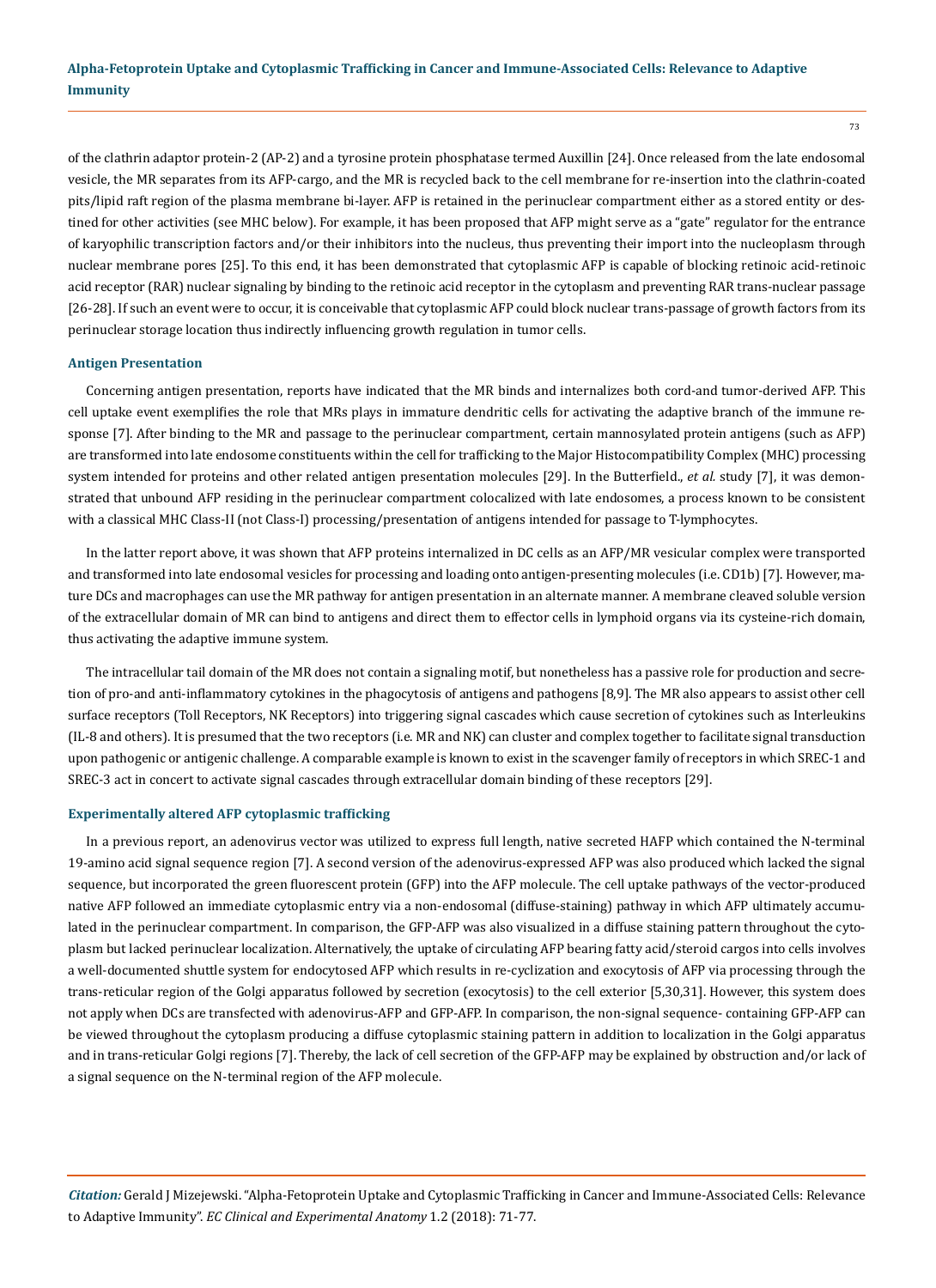#### **The AFP vaccination potential**

Previous studies by Butterfield., *et al.* reported the amino acid sequence of multiple immunodominant epitopes derived from full-length native AFP which could potentially serve in vaccine development; such sequences included over-lapping sequences AFP $_{137,145}$  and AFP $_{158}$  $_{166}$  and a latter sequence AFP<sub>325-334</sub> [32,33]. The immune cytokine (IL-2, INF-α, TNF) production response was stimulated by all 3 antigenic epitope sites with AFP<sub>137-145</sub> showing the highest response frequency. However, the highest responses for AFP<sub>158-166</sub> and AFP<sub>325-334</sub> were only obtained after stimulation and production by adenovirus- and GFP-AFP exposure. IL-2 secreting CD8\* T-cells and AFP<sub>137-145</sub> and AFP<sub>158-</sub> 166 - cytokine producing cells were increased when MR-mediated AFP uptake was inhibited by anti-MR antibodies. Such activities were found using both cAFP and tAFP preparations, although tAFP had a slightly less effect on CD4 + T-helper cell-producing cytokines than on CD8 T-cells. The helper cell CD4 response showed higher cytokine secretion frequencies when DCs endocytosed full-length AFP than when cytoplasmic expression of adenovirus- and GFP-AFP occurred. This was also true when AFP was secreted after shuttling through the Golgi apparatus. Blockage of MR binding and uptake of AFP was found to reduce the cytokine activation responses indicating that, unlike the MR, other scavenger receptor-mediated endocytosis events do not readily support antigen routing enroute to MHC presentation sites. Thus, MR-mediated routing is more efficient when either intact full length cAFP or tAFP was employed. It can be proposed that MRs and scavenger receptors could endocytose AFP and present AFP-antigens to CD4<sup>+</sup> T-cells during fetal development and in the perinatal period. In adult cancer patients with T-cells expressing AFP, it was shown that cAFP and tAFP are both endocytosed by DCs bearing MR receptors and to a lesser extent other SRs; however, some SRs are more highly expressed than MRs on certain tumor cells [7].

The scavenger receptors detected on tumor cells are unlike the DCs in that the SRs are highly involved in the uptake of polyanions from the blood circulation. The polyanionic substances taken up by SRs include modified low and high-density lipoproteins, polynucleotides, polyinosinic acids, lipoic acids, extracellular matrix proteins, and chemically modified/conformationally-altered glycoproteins such as AFP and alpha-albumin [33]. The uptake and internalization of SRs and their bound proteins differ from the antigen presentation role of MRs in that ligand binding to other SRs involves linkage to G-coupled receptor activation that lead to signal transduction, cell-to-cell adhesion, and inner cell membrane focal adhesion complex formation [34,35]. Ligand binding to such SRs can initiate growth responses in macrophages, monocytes, dendritic, and tumor cells. SR binding to their ligands further result in a rapid G-coupled protein response, a rise in intracellular free Ca# ions, and activation of protein Kinase-C (PKC) together with increased activity of phospholipase-A2 [36]. These latter activation processes induce the internalization of lysophosphatidylcholine from the cell membrane, resulting in apoptosis. Once PKC activation occurs, tyrosine kinase phosphorylation is increased in the initiation of signaling cascades and in protein phosphorylation pathways [37]. Increased phosphorylation of phospholipase - C Gamma-1 and phosphoinositol lead to increased levels of the tyrosine kinase termed "Lyn" involved in cell cycle, DNA synthesis, and anti-apoptotic events [38]. Some SRs, such as CD36, also activate NFkB and IKK kinases and the secretion of TNF-alpha, and IL-6 cytokines.

#### **Concluding Statements**

It can be deduced from the above discourse that the cell uptake and trafficking of AFP through the cytoplasm can follow either of two diverse and circuitous pathways. Once such pathway involves the endosomal cytoskeletal-transport network; the other is a drop-cargo shuttle system used for circulating carrier protein cell depositions. In the former pathway, AFP is taken up by a receptor-mediated endocytosis procedure after which the AFP: Receptor complex fuses with early endosome vesicles. The fused AFP receptor-containing endosome traverses a cytoskeletal-guided trafficking (transport) network involving a host of enzymes and scaffolding proteins. These entities encompass and include tyrosine kinases, GTPase dynamin, actin filaments, adaptin, kinesin, and dynein motor microfilaments. The final destination of this pathway leads to the cytoplasmic perinuclear compartment wherein AP-2 and Auxillin serve to release the AFP: receptor complex from its enclosed endosome (now referred to as a late endosome). The freed receptor is re-cycled back to the cell membrane and the released AFP is stored within the perinuclear compartment. At this point, AFP is available to be processed within the MHC-Class II system leading to proteolysis and subsequent antigen presentation to T-Lymphocytes at the dendritic cell surface.

*Citation:* Gerald J Mizejewski. "Alpha-Fetoprotein Uptake and Cytoplasmic Trafficking in Cancer and Immune-Associated Cells: Relevance to Adaptive Immunity". *EC Clinical and Experimental Anatomy* 1.2 (2018): 71-77.

74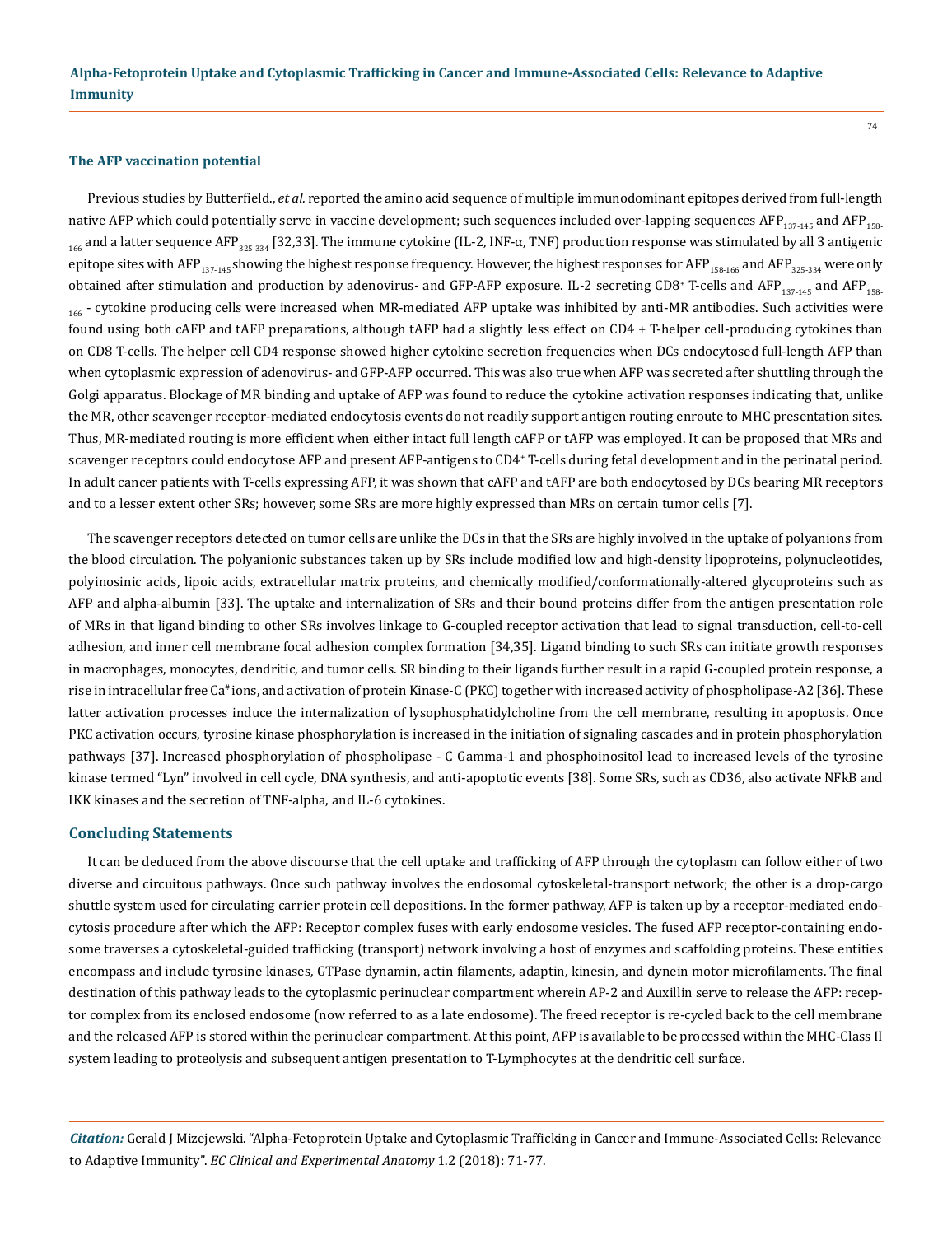75

An alternate pathway following AFP cell uptake involves a carrier protein-cargo drop-off system mediated through organelle structures such as the trans-reticular Golgi network, lysosomes, and endoplasmic reticulum (KDEL) transport systems. In these cytoplasmic organelle networks, blood carrier proteins (i.e., AFP) can transport and drop off cargos such as fatty acids/steroids into cells for nutrition and growth during development. In summary, the route of AFP delivery into cells can impact either immuno-stimulatory or growth enhancement effects depending on the cell type and ligand-bound status of the carrier fetal protein.

# **Acknowledgement**

The author extends his gratitude and thankfulness to Ms. Jennifer Wright in the typing and processing of this manuscript.

## **Disclosures**

No U.S. federal grants were used in the preparation of this paper.

## **Conflicts of Interest**

The author declares that there are no known conflicts of interest in the preparation of this manuscript.

# **Bibliography**

- 1. Geuskens J., *et al*[. "A study, by electron microscopy, of the specific uptake of alpha-fetoprotein by mouse embryonic fibroblasts in](https://www.ncbi.nlm.nih.gov/pubmed/1709818)  [relation to in vitro aging, and by human mammary epithelial tumor cells in comparison with normal donors' cells".](https://www.ncbi.nlm.nih.gov/pubmed/1709818) *Journal of Submi[croscopic Cytology and Pathology](https://www.ncbi.nlm.nih.gov/pubmed/1709818)* 23.1 (1991): 59-66.
- 2. Geuskens M., *et al*[. "Ultrastructural studies of the intracellular translocation of endocytosed alpha-foetoprotein \(AFP\) by cytochem](https://www.ncbi.nlm.nih.gov/pubmed/2427529)[istry and of the uptake of 3H-arachidonic acid bound to AFP by autoradiography in rat rhabdomyosarcoma cells".](https://www.ncbi.nlm.nih.gov/pubmed/2427529) *Journal of Cellular Physiology* [128.3 \(1986\): 389-396.](https://www.ncbi.nlm.nih.gov/pubmed/2427529)
- 3. Laborda J., *et al*[. "Specific uptake of alpha-fetoprotein by malignant human lymphoid cells".](https://www.ncbi.nlm.nih.gov/pubmed/2442104) *International Journal of Cancer* 40.3 [\(1987\): 314-318.](https://www.ncbi.nlm.nih.gov/pubmed/2442104)
- 4. Geuskens M., *et al*[. "Morphological characterization of the pathway of endocytosis and intracellular processing of transferrin and](https://www.ncbi.nlm.nih.gov/pubmed/2483377)  [alpha-fetoprotein in human T lymphocytes stimulated with phytohemagglutinin \(PHA\)".](https://www.ncbi.nlm.nih.gov/pubmed/2483377) *European Journal of Cell Biology* 50.2 (1989): [418-427.](https://www.ncbi.nlm.nih.gov/pubmed/2483377)
- 5. Torres JM., *et al*[. "Receptor-mediated endocytosis and recycling of alpha-fetoprotein in human B-lymphoma and T-leukemia cells".](https://www.ncbi.nlm.nih.gov/pubmed/1702404)  *[International Journal of Cancer](https://www.ncbi.nlm.nih.gov/pubmed/1702404)* 47.1 (1991): 110-117.
- 6. Alava MA., *et al*[. "Specific uptake of alpha-fetoprotein and albumin by rat Morris 7777 hepatoma cells".](https://www.ncbi.nlm.nih.gov/pubmed/9858875) *Tumor Biology* 20.1 (1999): [52-64.](https://www.ncbi.nlm.nih.gov/pubmed/9858875)
- 7. Pardee AD., *et al*[. "Route of antigen Delivery impacts the Immunostimulatory activity of Dendritic cell-based vaccines for hepatocel](https://www.ncbi.nlm.nih.gov/pubmed/26199728)lular Carcinoma". *[Journal for Immunotherapy of Cancer](https://www.ncbi.nlm.nih.gov/pubmed/26199728)* 3 (2015): 32-40.
- 8. [Taylor ME. "Structure and function of the macrophage mannose receptor".](https://link.springer.com/chapter/10.1007/978-3-540-46410-5_6) *Results and Problems in Cell Differentiation* 33 (2001): [105-121.](https://link.springer.com/chapter/10.1007/978-3-540-46410-5_6)
- 9. Mullin NP., *et al*[. "Characterization of ligand binding to a carbohydrate-recognition domain of the macrophage mannose receptor".](https://www.ncbi.nlm.nih.gov/pubmed/7961781)  *[Journal of Biological Chemistry](https://www.ncbi.nlm.nih.gov/pubmed/7961781)* 269.45 (1994): 28405-28413.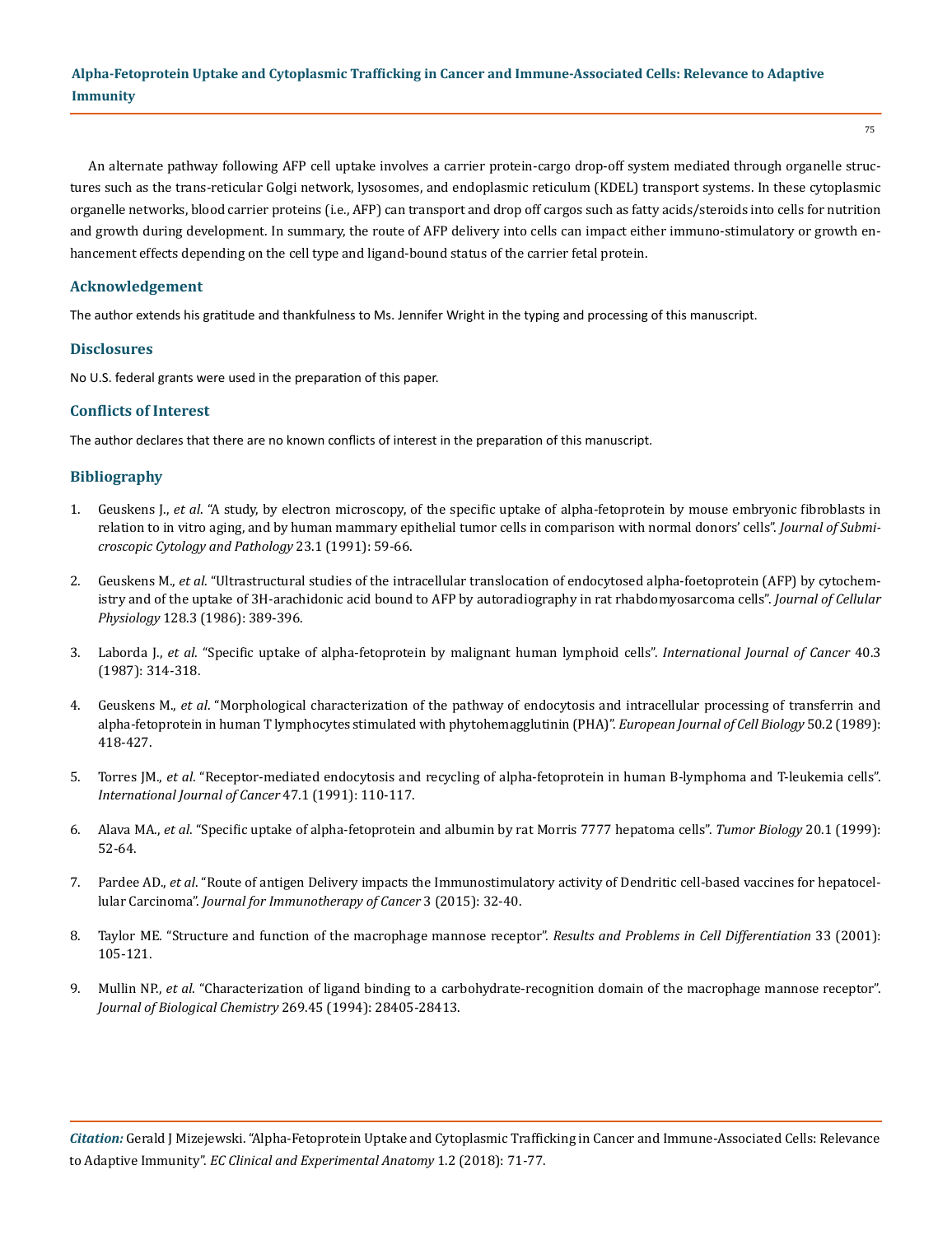- 10. Taylor PR., *et al*[. "The mannose receptor: linking homeostasis and immunity through sugar recognition".](https://www.ncbi.nlm.nih.gov/pubmed/15668126) *Trends in Immunology* 26.2 [\(2005\): 104-110.](https://www.ncbi.nlm.nih.gov/pubmed/15668126)
- 11. Kang PB., *et al*[. "The human macrophage mannose receptor directs Mycobacterium tuberculosis lipoarabinomannan-mediated](https://www.ncbi.nlm.nih.gov/pubmed/16203868) phagosome biogenesis". *[Journal of Experimental Medicine](https://www.ncbi.nlm.nih.gov/pubmed/16203868)* 202.7 (2005): 987-999.
- 12. Liu Y., *et al*[. "Crystal structure of the cysteine-rich domain of mannose receptor complexed with a sulfated carbohydrate ligand".](https://www.ncbi.nlm.nih.gov/pubmed/10748229) *Jour[nal of Experimental Medicine](https://www.ncbi.nlm.nih.gov/pubmed/10748229)* 191.7 (2000): 1105-1116.
- 13. Taylor ME., *et al*[. "Primary structure of the mannose receptor contains multiple motifs resembling carbohydrate-recognition do](https://www.ncbi.nlm.nih.gov/pubmed/2373685)mains". *[Journal of Biological Chemistry](https://www.ncbi.nlm.nih.gov/pubmed/2373685)* 265.21 (1990): 12156-12162.
- 14. [Mizejewski GJ. "The phylogeny of alpha-fetoprotein in vertebrates: survey of biochemical and physiological data".](https://www.ncbi.nlm.nih.gov/pubmed/8834228) *Critical Reviews™ in [Eukaryotic Gene Expression](https://www.ncbi.nlm.nih.gov/pubmed/8834228)* 5.3-4 (1995): 281-316.
- 15. Taylor ME., *et al*[. "Contribution to ligand binding by multiple carbohydrate-recognition domains in the macrophage mannose recep](https://www.ncbi.nlm.nih.gov/pubmed/1730714)tor". *[Journal of Biological Chemistry](https://www.ncbi.nlm.nih.gov/pubmed/1730714)* 267.3 (1992): 1719-1726.
- 16. [Taylor ME and Drickamer K. "Structural requirements for high affinity binding of complex ligands by the macrophage mannose re](https://www.ncbi.nlm.nih.gov/pubmed/8416946)ceptor". *[Journal of Biological Chemistry](https://www.ncbi.nlm.nih.gov/pubmed/8416946)* 268.1 (1993): 399-404.
- 17. Napper CE., *et al*[. "Collagen binding by the mannose receptor mediated through the fibronectin type II domain".](https://www.ncbi.nlm.nih.gov/pubmed/16441238) *Biochemical Journal*  [395.3 \(2006\): 579-586.](https://www.ncbi.nlm.nih.gov/pubmed/16441238)
- 18. Schweizer A., *et al*[. "A di-aromatic motif in the cytosolic tail of the mannose receptor mediates endosomal sorting".](https://www.ncbi.nlm.nih.gov/pubmed/10896932) *Journal of Biological Chemistry* [275.38 \(2000\): 29694-29700.](https://www.ncbi.nlm.nih.gov/pubmed/10896932)
- 19. Sallusto F., *et al*[. "Dendritic cells use macropinocytosis and the mannose receptor to concentrate macromolecules in the major histo](https://www.ncbi.nlm.nih.gov/pubmed/7629501)[compatibility complex class II compartment: downregulation by cytokines and bacterial products".](https://www.ncbi.nlm.nih.gov/pubmed/7629501) *Journal of Experimental Medicine*  [182.2 \(1995\): 389-400.](https://www.ncbi.nlm.nih.gov/pubmed/7629501)
- 20. [Mizejewski GJ. "Review of the putative cell-surface receptors for alpha-fetoprotein: identification of a candidate receptor protein](https://www.ncbi.nlm.nih.gov/pubmed/21120646) family". *Tumor Biology* [32.2 \(2011\): 241-258.](https://www.ncbi.nlm.nih.gov/pubmed/21120646)
- 21. Torres JM., *et al*[. "Quantification of alpha-fetoprotein and transferrin endocytosis by lymphoid cells using flow cytometry".](https://www.ncbi.nlm.nih.gov/pubmed/1701468) *Journal of [Immunological Methods](https://www.ncbi.nlm.nih.gov/pubmed/1701468)* 134.2 (1990): 163-170.
- 22. [Kornilova ES. "Receptor-mediated endocytosis and cytoskeleton".](https://www.ncbi.nlm.nih.gov/pubmed/25385015) *Biochemistry* 79.9 (2014): 865-878.
- 23. [Praefcke GJK and McMahon HT. "The dynamin superfamily: universal membrane tabulation and fission molecules?"](https://www.ncbi.nlm.nih.gov/pubmed/15040446) *Nature Reviews [in Molecular Cell Biology](https://www.ncbi.nlm.nih.gov/pubmed/15040446)* 5.2 (2004): 133-147.
- 24. Mellman I. "Endocytosis and molecular sorting". *[Annual Review of Cell and Developmental Biology](https://www.ncbi.nlm.nih.gov/pubmed/8970738)* 12 (1996): 575-625.
- 25. Scheele U., *et al*[. "Molecular and functional characterization of clathrin and AP-2 binding deterinants within a disordered domain of](https://www.ncbi.nlm.nih.gov/pubmed/12732633) auxilin". *[Journal of Biological Chemistry](https://www.ncbi.nlm.nih.gov/pubmed/12732633)* 278.28 (2003): 25357-25368.
- 26. [Mizejewski GJ. "Alpha-fetoprotein signal sequences: A proposed mechanism for subcellular localization and organelle targeting".](https://www.ncbi.nlm.nih.gov/pubmed/7475095) *[Journal of Theoretical Biology](https://www.ncbi.nlm.nih.gov/pubmed/7475095)* 176.1 (1995): 103-113.
- 27. [Mizejewski GJ. "An apparent dimerization motif in the third domain of alpha-fetoprotein: molecular mimicry of the thyroid nuclear](https://www.ncbi.nlm.nih.gov/pubmed/7689318) [receptor superfamily".](https://www.ncbi.nlm.nih.gov/pubmed/7689318) *Bioassays* 15.6 (1993): 427-432.

*Citation:* Gerald J Mizejewski. "Alpha-Fetoprotein Uptake and Cytoplasmic Trafficking in Cancer and Immune-Associated Cells: Relevance to Adaptive Immunity". *EC Clinical and Experimental Anatomy* 1.2 (2018): 71-77.

76